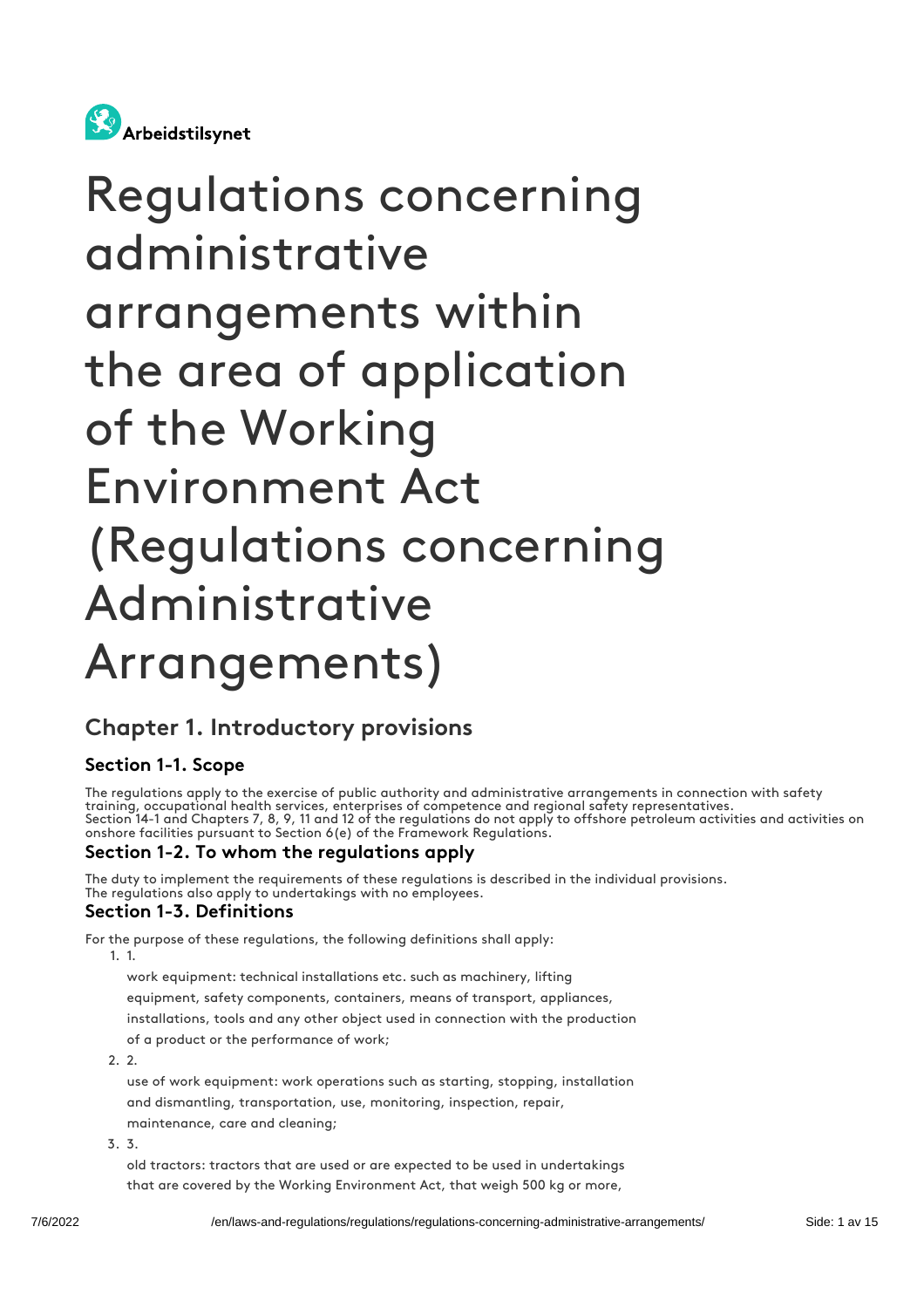and that were delivered before 1 September 1964 or imported without the use of dealers before 1 January 1967.

## Chapter 2. Approval of the occupational health service

#### Section 2-1. Duty to apply for approval

The occupational health service that is to assist the employer, cf. Chapter 13 of the Regulations concerning Organisation, Management and Employee Participation, must obtain approval from the Norwegian Labour Inspection Authority. Section 2-2. Requirements for approval

In order to be approved, the occupational health service must

a. a.

be capable, as a whole, of providing comprehensive preventive assistance to the systematic health, safety and environmental activities; see Section 3-3 of the Working Environment Act and Chapter 14 of the Regulations concerning Organisation, Management and Employee Participation;

b. b.

have a quality assurance system that ensures that the occupational health service assists the employer as described in Chapter 13 of the Regulations concerning Organisation, Management and Employee Participation in a satisfactory manner, and that ensures competence development for the occupational health service personnel;

c. c.

have an organisation and professional personnel that are capable of providing advice in the following areas of expertise: occupational medicine/occupational health, occupational hygiene, ergonomics, psychosocial and organisational working environment and systematic HSE work;

d. d.

have professional personnel corresponding to at least three full-time equivalents. Each area of professional expertise (occupational medicine, occupational hygiene, ergonomics and psychosocial-organisational) must be covered by at least 30% of a full-time equivalent.

e. e.

An occupational health service with professional personnel corresponding to two full-time equivalents may nonetheless be approved in special cases, provided that it is documented that the occupational health service cooperates with one or more relevant professional environments that cover any missing areas of expertise.

#### Section 2-3. Duration of approval

The Labour Inspection Authority grants approval for a period of five years. The Labour Inspection Authority may withdraw the approval if the conditions are no longer met, or if they are not met by a set deadline. Section 2-4. (Repealed)

## Chapter 3. Regional safety representatives for building and construction undertakings

#### Section 3-1. Appointment and dismissal of regional safety representatives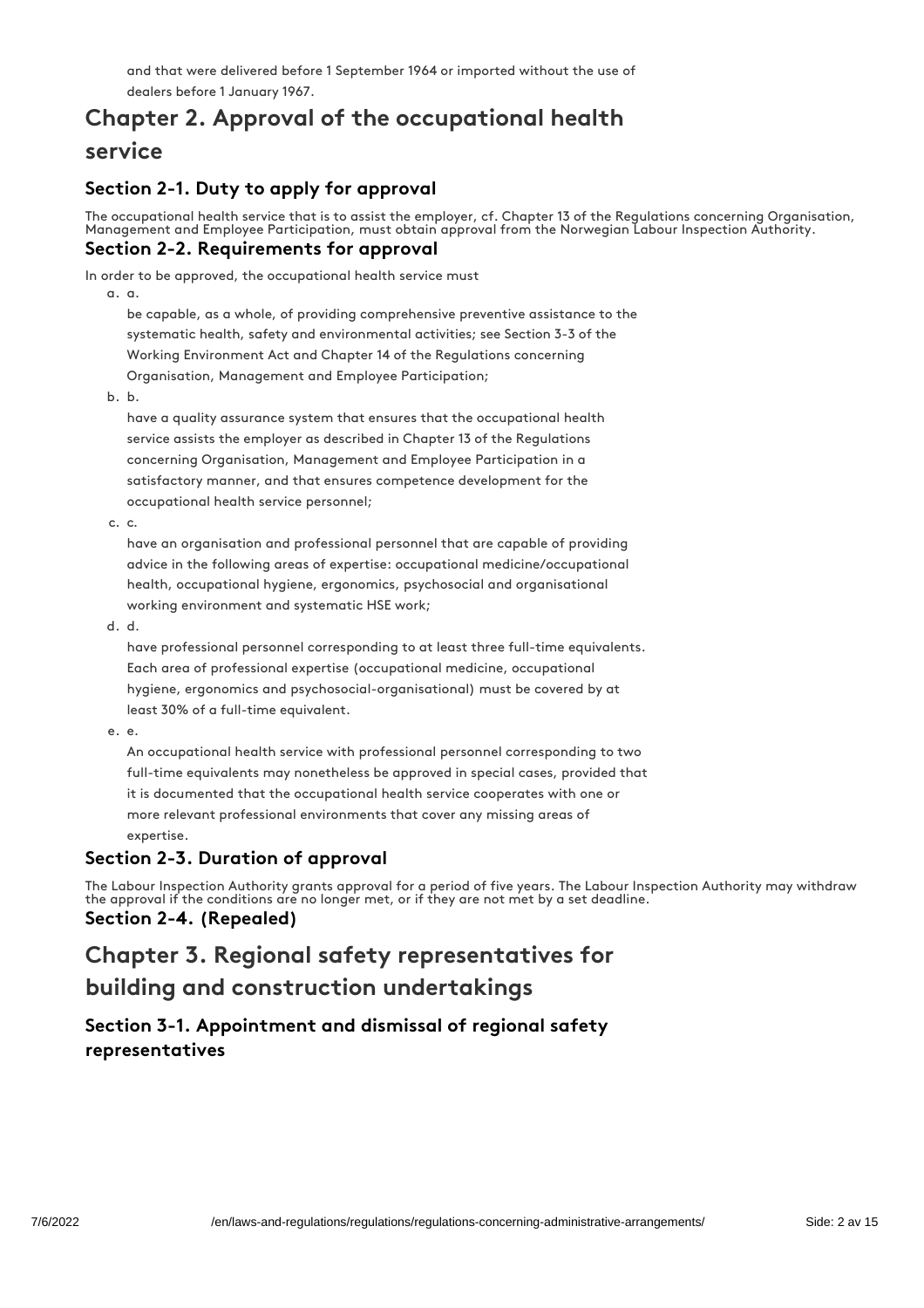Regional safety representatives shall work in undertakings as mentioned in Chapter 5 of the Regulations concerning Organisation, Management and Employee Participation.

Regional safety representatives for building undertakings are appointed by the Norwegian United Federation of Trade Unions (Fellesforbundet). Regional safety representatives for construction undertakings are appointed by the Norwegian Union of General Workers (Norsk Arbeidsmandsforbund). The regional safety representatives are employed by the trade union federations. The trade union federations notify the Fund Board of who has been appointed.

Regional safety representatives shall serve full-time. They are appointed for four years at a time. The Fund Board ensures that the appointed regional safety representatives have the qualifications required pursuant to Section 3-3.

The Fund Board then notifies the Labour Inspection Authority's regional offices and the relevant trade union federations and employers' organisations of who has been appointed regional safety representatives. The undertakings included in the scheme are notified of who has been appointed regional safety representative in connection with the collection of the fee. The Fund Board for the regional safety representative scheme may decide that a regional safety representative shall be dismissed from office if the person clearly and for a prolonged period has failed to perform the duties assigned to him/her under these regulations or has grossly abused the office.

The person shall be deemed to be the regional safety representative until notification is given in a corresponding manner of the appointment of a new representative or of the safety representative having been dismissed from office.

#### Section 3-2. Division into regions and number of safety

#### representatives

The Fund Board decides by unanimous vote the geographical areas for regional safety representatives for building undertakings and construction undertakings and the number of regional safety representatives. As a rule, there should be one regional safety representative for building undertakings and one for construction undertakings in each area.

#### Section 3-3. Qualifications

Regional safety representatives shall have at least three years' experience of work in one of the discipline groups they are to serve as regional safety representatives for.

They shall also have at least three years' experience as employee representatives, of which at least two years as a safety representative.

#### Section 3-4. The duties of the trade union federations

The trade union federations shall prepare plans for the regional safety representatives' activities. The plans shall be approved by the Fund Board.

The trade union federations shall submit reports to the Fund Board when the Board so requests.

The trade union federations shall prepare a joint annual report for its safety representatives to the Fund Board.

#### Section 3-5. Instructions

The Fund Board may require that the trade union federations prepare instructions for the regional safety representatives. The instructions shall be approved by the Fund Board.

The Fund Board adopts instructions for the collection of the fee.

#### Section 3-6. The Fund Board

The Fund is managed by a board consisting of five members, of whom two are appointed by the employees' organisations, two by the employers' organisations and one, who will serve as chair of the board, by the Labour Inspection Authority. The members of the Fund Board are appointed for two years at a time.

The Ministry shall decide the fee to be paid to the board members.

The Fund Board shall prepare an annual report on the regional safety representatives' activities. Annual reports, plans and annual accounts are to be submitted to the relevant central organisations, the Labour Inspection Authority and the **Ministry** 

The Fund Board may decide that studies, analyses and projects shall be initiated that the regional safety representatives can make use of in their work.

#### Section 3-7. Coverage of expenses for the regional safety

#### representatives' activities

Each year, the Fund Board decides the amount to be reimbursed to the trade union federations of pay and national insurance contributions for the regional safety representatives. It also decides rates for the reimbursement of other expenses such as travel, per diem and information material.

The trade union federation in question covers office expenses and the costs of equipment for and training of the regional safety representatives. The Fund Board may nonetheless unanimously decide to reimburse expenses for training if this is considered reasonable with regard to the nature and scope of the training.

#### Section 3-8. Appeals

The Fund Board's decisions may be appealed to the Ministry.

#### Chapter 4. Regional safety representatives for

#### accommodation, restaurant and cleaning

#### undertakings etc.

#### Section 4-1. Appointment and employment of regional safety representatives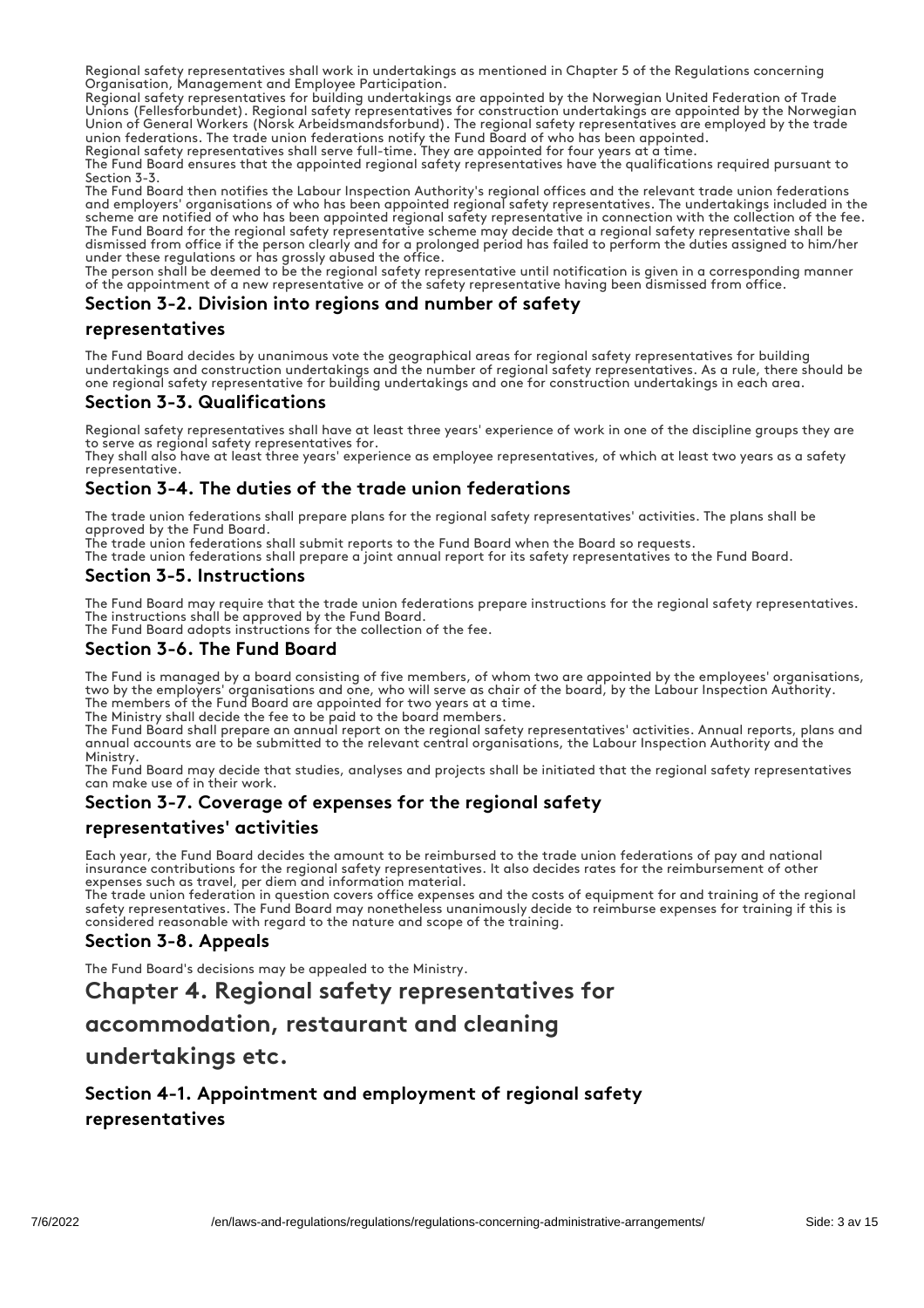Regional safety representatives shall work in the undertakings mentioned in Chapter 6 of the Regulations concerning Organisation, Management and Employee Participation.

The regional safety representatives shall be employed and appointed by the Labour Inspection Authority. Before such appointments are made, the Labour Inspection Authority shall obtain the Fund Board's recommendation; see Section 4-2. The regional safety representatives are appointed for four years at a time, and they shall work full-time.

The Labour Inspection Authority does not have the authority to issue instructions to the regional safety representatives as regards their performance of their office as regional safety representatives.

The Fund Board shall prepare general instructions on how the office of regional safety representative should be performed, and it can also issue instructions for the regional safety representatives' work.

#### Section 4-2. The Fund Board

The Fund is managed by a board consisting of five members with personal deputies. Two of the board's members with personal deputies are appointed by the employees' organisations and two by the employers' organisations. The Labour Inspection Authority shall appoint one impartial member and a personal deputy, who is to be the chair of the board. The members of the Fund Board are appointed for two years at a time. The Ministry shall decide the fee to be paid to the board members.

#### Section 4-3. The duties of the Fund Board

The Fund Board decides the number of regional safety representatives for the industries covered by the regulations and their geographical area of operation, based on the needs that are deemed to exist in each industry. Decisions on increasing the number of regional safety representatives require unanimity in the Fund Board

The Fund Board collects fees pursuant to Section 14-3, and it decides how great a proportion of the collected fee is to be spent on covering expenses for the regional safety representatives' work in each of the industries covered by the scheme. Unless the Board agrees otherwise, the funds shall be distributed in proportion to how much has been collected in the respective industries.

In connection with collection of the fee, the Fund Board shall notify the undertakings of who has been appointed regional safety representative.

The Fund Board may decide that a regional safety representative shall be relieved from office before the expiry of the fouryear period, if the safety representative clearly and for a prolonged period has failed to perform the duties assigned to him/her under these regulations or has grossly abused the office.

The Fund Board shall prepare general guidelines for the regional safety representatives; see Section 4-1.

The Fund Board may decide that studies, analyses and projects shall be initiated that the regional safety representatives can make use of in their work.

#### Section 4-4. Industry-specific working committees

The Fund Board can establish industry-specific working committees and decide that they shall have authority as mentioned in Section 4-3 third to sixth paragraphs in full or in part.

#### Section 4-5. Reimbursement of fees etc.

Each year, the Fund Board decides the reimbursement to the Labour Inspection Authority of pay and national insurance contributions for the regional safety representatives.

The Fund Board decides common rates for the industries for coverage of other expenses such as travel, per diem and information material.

The Labour Inspection Authority covers office expenses and the costs of equipment for and training of the regional safety representatives. The Fund Board may nonetheless unanimously decide to reimburse expenses for training if this is considered reasonable with regard to the nature and scope of the training.

#### Section 4-6. Annual reports

The regional safety representatives shall submit reports to the Fund Board by 1 February each year on their activities in the previous year.

By 1 April each year, the Fund Board shall prepare an annual report on the scheme in the previous year, including annual accounts, instructions and reports from the regional safety representatives.

Annual reports, plans and annual accounts are to be submitted to the relevant central organisations, the Labour Inspection Authority and the Ministry.

#### Section 4-7. Secretariat

The Labour Inspection Authority acts as secretariat for the Fund Board.

#### Chapter 5. Resolution of disputes concerning

#### safety representatives and working environment

#### committees for stevedores

#### Section 5-1. Disputes concerning the number of safety

#### representative in ports

The Labour Inspection Authority decides the number of safety representatives if the parties fail to agree; see Chapter 4 of the Regulations concerning Organisation, Management and Employee Participation.

#### Section 5-2. Disputes concerning the size of the working

#### environment committee and employer representation in ports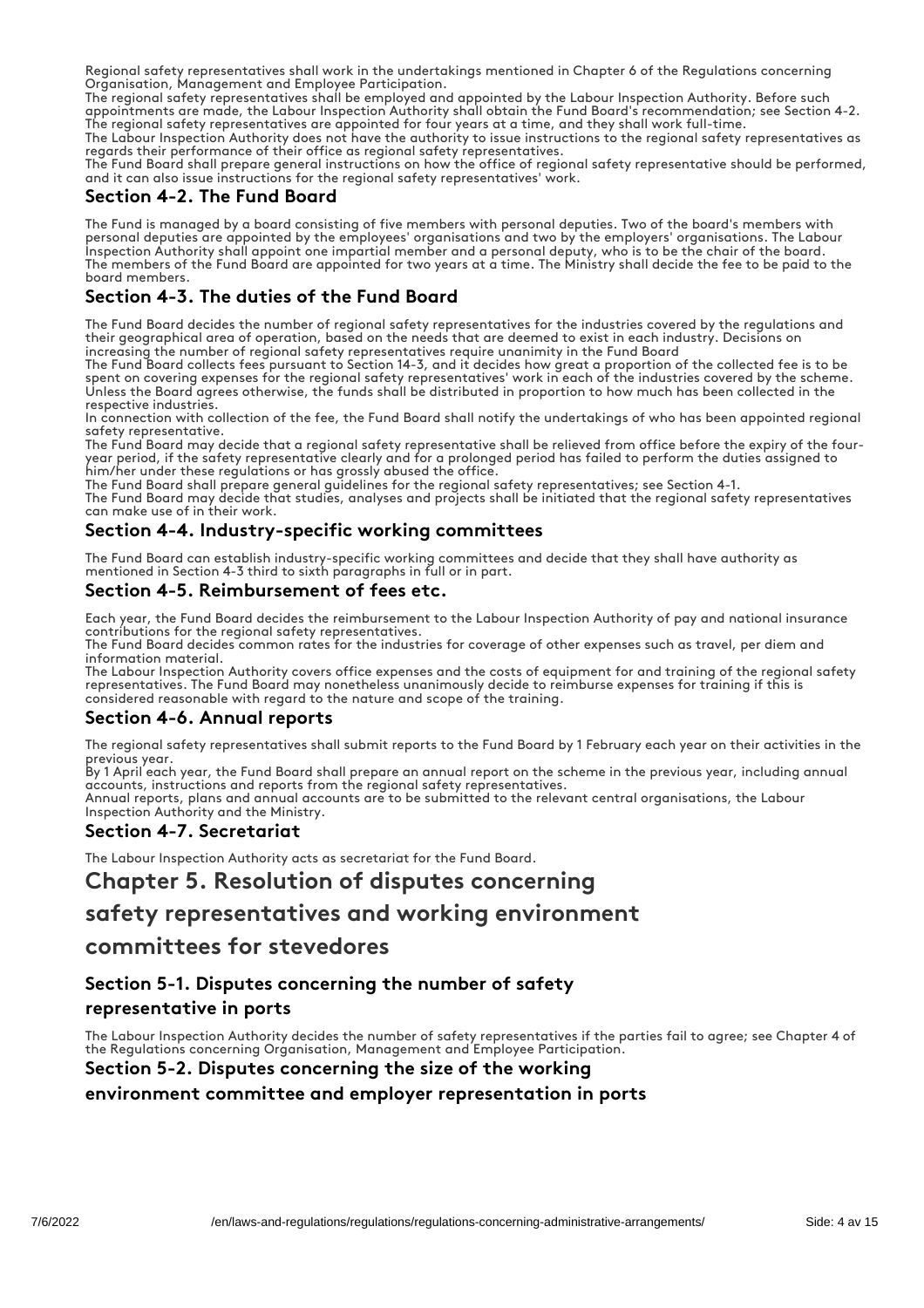The Labour Inspection Authority decides the size of the working environment committee or which employers are to be represented on the committee, if the parties fail to agree; see Chapter 4 of the Regulations concerning Organisation, Management and Employee Participation.

## Chapter 6. Requirements for type testing and type

## approval of old tractors

#### Section 6-1. Type testing, calculation and assessment of old tractors

Type testing, strength calculations and assessments performed by a notified body shall be carried out in accordance with specifications approved by the Labour Inspection Authority.

#### Section 6-2. Type approval of protective structures on old

#### tractors

Protective structures shall be type approved by the Labour Inspection Authority. Type approval of protective structures on old tractors granted by the Labour Inspection Authority may be time-limited or withdrawn

## Section 6-3. Approved notified body for type approval of

#### protective structures on old tractors

Notified bodies for the type approval of protective structures are approved by the Labour Inspection Authority. In order for type approval to be granted, the protective structure must be assessed, calculated or type tested for strength.

## Chapter 7. Requirements for certification bodies

#### Section 7-1. Appointment of and requirements for certification bodies for the certification of training providers - work equipment

The Labour Inspection Authority shall appoint certification bodies for the certification of undertakings that provide training in the use of work equipment.

In order to be appointed a certification body, the following requirements must be met: a. a.

the certification body shall have the necessary personnel available and the aids needed to properly perform administrative and technical tasks in connection with the certification;

b. b.

the certification body shall perform the certification with the greatest possible professional integrity and competence. The personnel shall not let themselves be subjected to any form of pressure or inducements, particularly financially, that might influence their assessment or the results of the certification;

c. c.

the certification body, its manager and the personnel who are to perform the certification shall not engage in training activities or take part in training;

d. d.

the certification body shall have procedures in place for assessing, granting, upholding, extending, suspending and withdrawing certifications;

e. e.

the personnel performing the certification shall have a good technical and professional background, sufficient knowledge and experience of use of the work equipment that the safety training covers and the skills required to issue certificates;

f. f.

the certification body's personnel shall be impartial and objective. Their pay shall neither depend on the number of certifications performed nor on the results;

g. g.

the certification body shall take out liability insurance;

h. h.

the certification body has a duty of secrecy in relation to all information obtained during the performance of its work. This does not apply in relation to the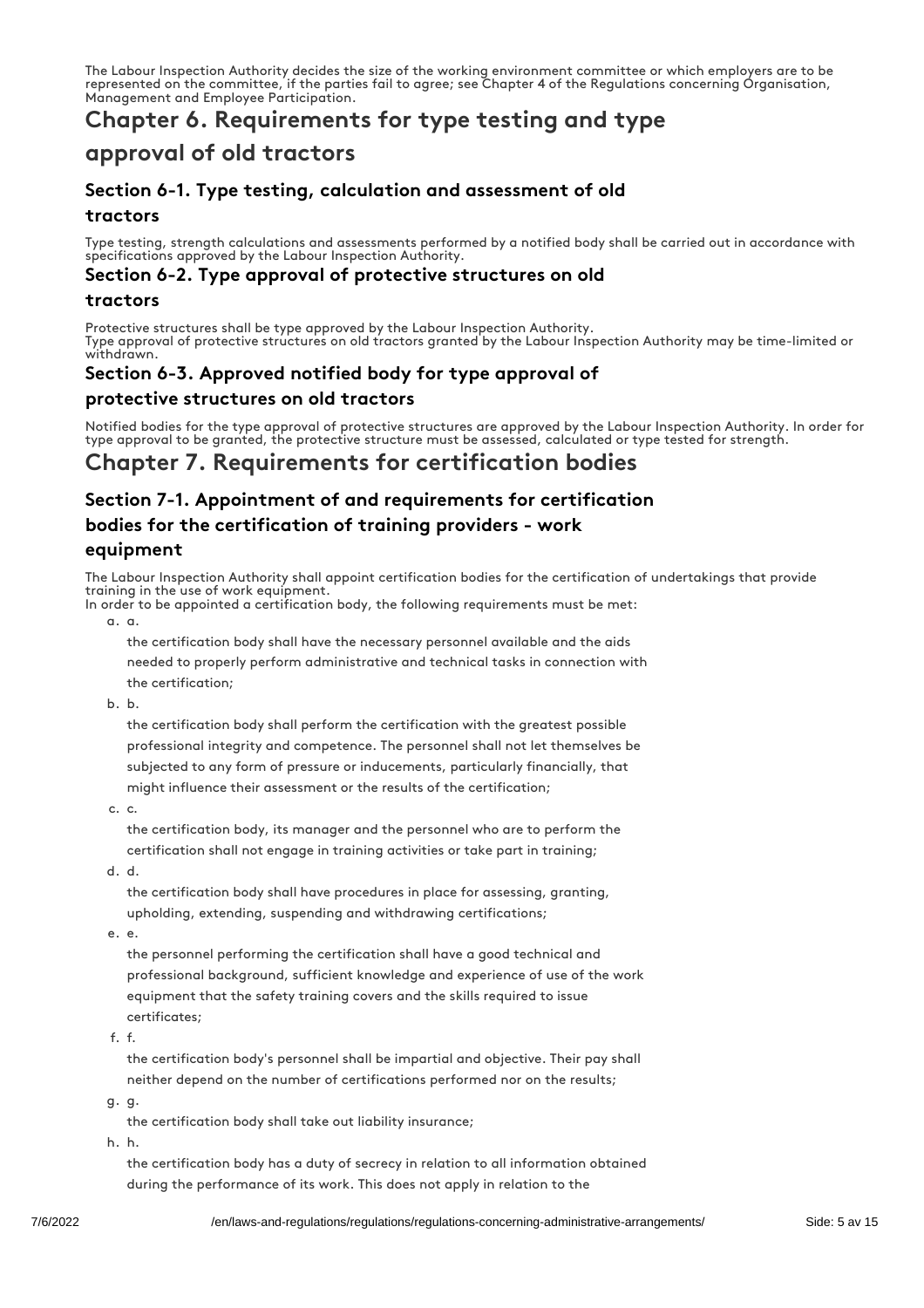The Labour Inspection Authority may order rectification by a set deadline or withdraw the appointment if a certification body no longer meets the requirements mentioned in the first paragraph or violates the regulations in any other way.

## Section 7-2. Appointment of and requirements for certification bodies for the certification of enterprises of competence - work equipment

The Labour Inspection Authority shall appoint certification bodies for the certification of enterprises of competence. In order to be appointed a certification body, the following requirements must be met:

a. a.

the certification body shall have the necessary personnel available and the aids needed to properly perform administrative and technical tasks in connection with the certification;

b. b.

the certification body shall perform the certification with the greatest possible professional integrity and competence. The personnel shall not let themselves be subjected to any form of pressure or inducements, particularly financially, that might influence their assessment or the results of the certification;

c. c.

the certification body, its manager and the personnel who are to perform the certification shall not be an enterprise of competence or take part in inspections by an enterprise of competence;

d. d.

the certification body shall have procedures in place for assessing, granting, upholding, extending, suspending and withdrawing certifications;

e. e.

the personnel performing the certification shall have a good technical and professional background, sufficient theoretical knowledge and practical experience of use and maintenance of the work equipment that the enterprise of competence is to inspect and the skills required to issue certificates;

f. f.

the certification body's personnel shall be impartial and objective. Their pay shall neither depend on the number of certifications performed nor on the results;

g. g.

the certification body shall take out liability insurance;

h. h.

the certification body has a duty of secrecy in relation to all information obtained

during the performance of its work. This does not apply in relation to the

authorities that supervise the regulations.

The Labour Inspection Authority may order rectification by a set deadline or withdraw the appointment if a certification body no longer meets the requirements mentioned in the first paragraph or violates the regulations in any other way. Section 7-3. (Repealed)

## Chapter 8. Requirements for training providers and

## enterprises of competence

### Section 8-1. Requirements for training providers that intend to provide certified safety training in the use of work equipment

Undertakings that intend to provide certified safety training in accordance with Chapter 10 of the Regulations concerning the Performance of Work must be certified by a certification body. As a minimum, the undertaking shall meet the following requirements:

a. a.

the training shall be provided in accordance with plans for safety training;

b. b.

the requirements in Section 10-2 of the Regulations concerning the Performance

of Work shall be met;

c. c.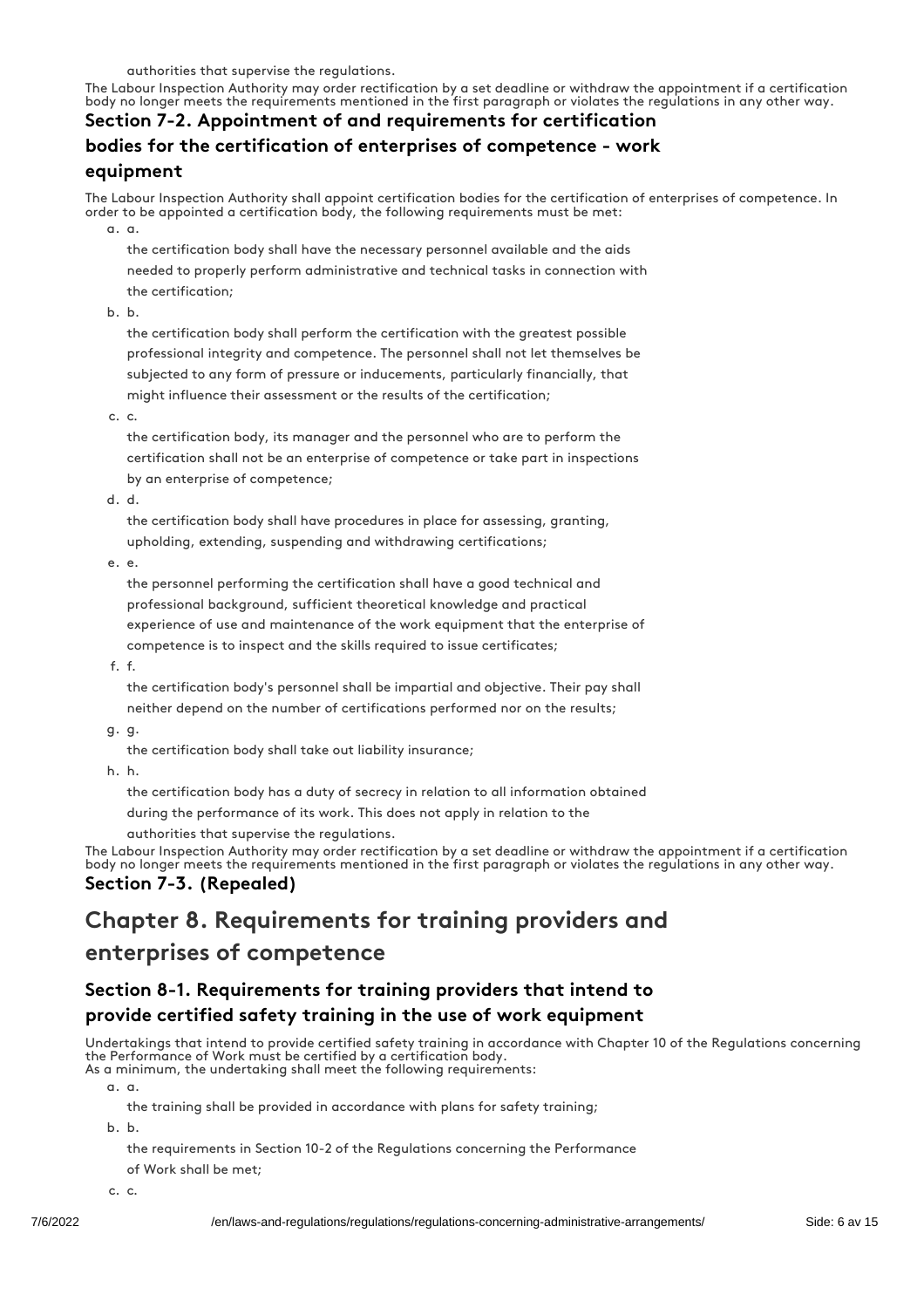the person providing the safety training shall have the knowledge and experience needed to provide such training;

d. d.

it shall have knowledge about applicable laws, regulations and standards in the area concerned;

e. e.

during the safety training, it shall only use work equipment that complies with the requirements in these regulations;

f. f.

it shall have the capacity to provide safety training;

g. g.

the safety training shall be organised independently of the undertaking's other activities;

h. h.

it shall have necessary premises and equipment at its disposal;

i. i.

as far as reasonable and possible, it shall be able to adapt the training so that safety training can also be provided for persons with disabilities if their disability is not an obstacle to performing the work;

j. j.

it shall be able to organise aptitude tests and trial periods for citizens from another EEA country or Switzerland who apply to the Labour Inspection Authority for a permit under Sections 9-1 and 9-2,

k. k.

it shall hold final tests on completion of the safety training;

l. l.

it shall have the necessary qualifications to be able to issue documentation of successfully completed safety training;

m. m.

it shall ensure that trained persons are registered in licenced registers as necessary;

n. n.

it shall have insurance to cover the risk of personal injuries in connection with the safety training.

Compliance with the requirements in the second paragraph shall be documented.

#### Section 8-2. Certificate of competence for certified safety

#### training in the use of work equipment

Undertakings that provide safety training in the use of work equipment as mentioned in Section 10-3 of the Regulations concerning the Performance of Work shall ensure that certificates of competence are issued to those who have completed the training.

Such certificates shall be uniform, in a convenient format and be difficult to forge. They shall contain at least the following information:

a. a.

name of the training provider;

b. b.

name and date of birth of the person who has undergone training;

c. c.

photograph of the person who has undergone training;

d. d.

type of work equipment the training concerned;

- e. e.
	- date of issue;
- f. f.

name and signature of the issuer of the certificate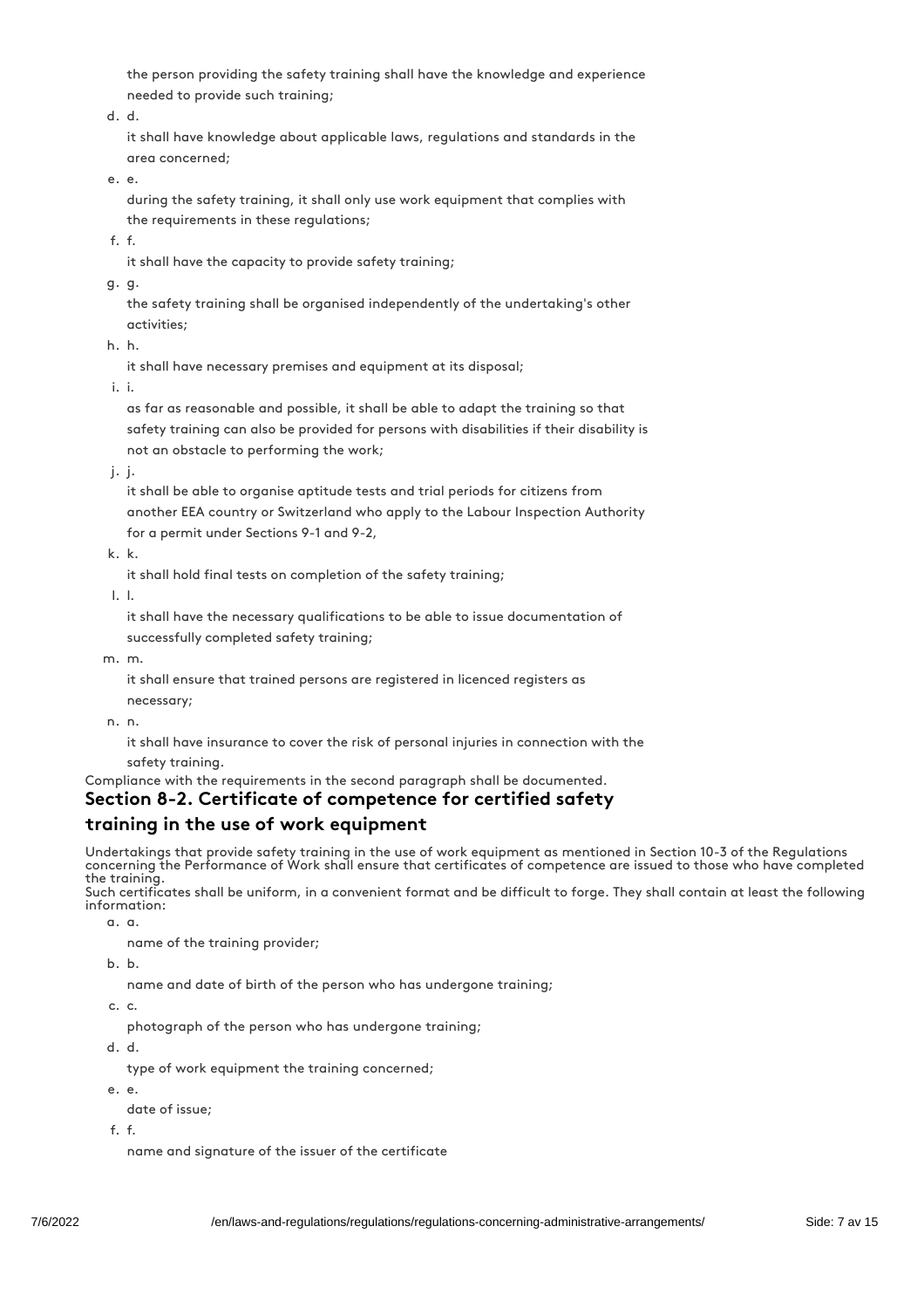The undertaking shall ensure that documentation of the safety training is stored. If the undertaking that keeps the register is discontinued, the documentation shall be transferred to another Norwegian register or to the Labour Inspection Authority if no such register exists.

## Section 8-3. Requirements for training providers providing safety training to workers who are to take part in work under water or under increased ambient pressure

Undertakings that provide safety training for the performance of work under water or under increased ambient pressure shall, as a minimum, ensure and be able to document:

a. a.

that training is provided in accordance with the requirements in Chapter 8 of the Regulations concerning Organisation, Management and Employee Participation and sections 26-21, 26-22 and 26-23 of the Regulations concerning the Performance of Work

b. b.

preparation of dedicated plans for the safety training;

c. c.

that the training follows the plans for safety training;

d. d.

that the person providing the safety training has the necessary knowledge and experience, cf. Section 26-17;

e. e.

necessary knowledge about applicable laws and regulations in the area;

f. f.

necessary training in the preparation and use of risk assessments;

g. g.

sufficient capacity for safety training;

h. h.

that the safety training is organised independently of the undertaking's other activities;

i. i.

necessary premises and equipment;

j. j.

that final tests are held on completion of the safety training;

k. k.

necessary qualifications for issuing diving certificates for successfully completed

safety training in diving;

l. l.

keeping of a register of persons who have undergone training;

m. m.

insurance cover for personal injuries that may arise in connection with the safety training.

#### Section 8-4. Issuing of diving certificates

Undertakings that provide safety training shall issue diving certificates. Diving certificates may only be issued to a person who:

a. a.

has reached the age of 18;

b. b.

has been declared fit to dive in a medical certificate;

c. c.

has completed practical and theoretical safety training and passed final tests.

#### Section 8-5. Requirements relating to diving certificates

Diving certificates shall be uniform, in a convenient format and be difficult to forge. They shall contain the following information:

a. a.

name and logo of the training provider and Norway's national emblem;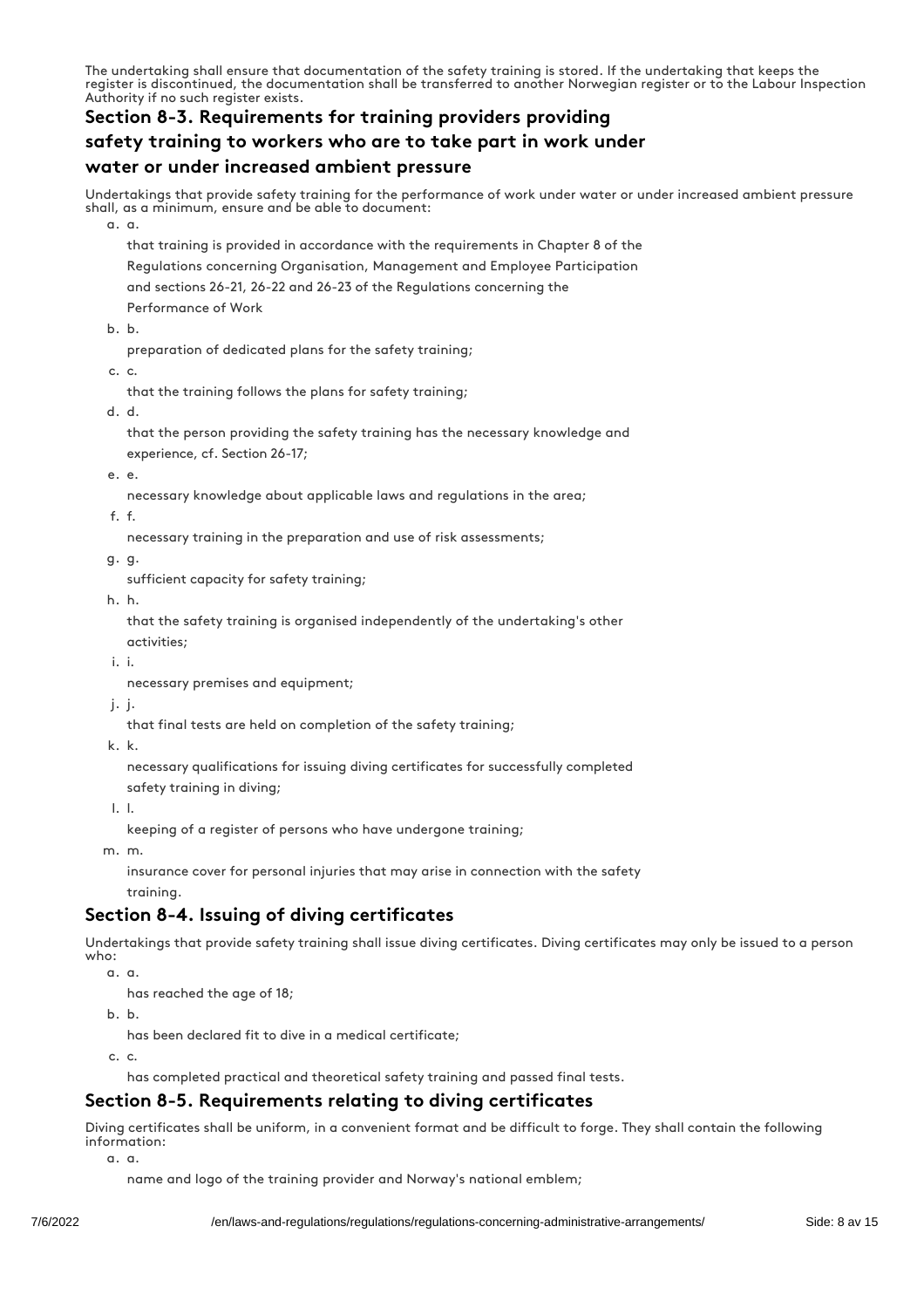b. b.

name, date of birth and nationality of the person who has undergone the safety training;

c. c.

photograph of the person who has undergone training;

d. d.

signature of the holder;

e. e.

the class of training completed;

f. f.

certificate number;

g. g.

date of issue;

h. h.

the following sentence: «Dykkerbeviset er kun gyldig sammen med gyldig

helseerklæring» («The diving certificate is only valid together with a valid medical

certificate»).

Anyone who is to perform rescue diving must document professional qualifications in addition to the diving certificate.

#### Section 8-6. Requirements for enterprises of competence for the

#### inspection of work equipment

Enterprises of competence shall be certified by a certification body.

Enterprises of competence shall have sufficient theoretical knowledge and practical experience in the area they intend to operate in.

Enterprises of competence shall carry out the work with professional integrity, technical competence and independence. The work shall be arranged so as to prevent the undertaking or the employees from being affected by pressure or inducements that can influence the result of their inspections.

To be able to properly perform their duties, enterprises of competence shall have:

a. a.

an organisation adapted to the activities to be carried out;

b. b.

necessary competent personnel;

c. c.

necessary equipment and aids;

d. d.

access to equipment that they themselves do not have, and that is necessary to

be able to carry out the inspection;

e. e.

description of the procedures for the inspection.

The personnel who are to perform the inspection shall have:

a. a.

a good technical background;

b. b.

knowledge about applicable laws, regulations and standards;

c. c.

knowledge and experience of the inspection to be carried out;

d. d.

the skills required to prepare documentation of completed inspection.

Enterprises of competence have a duty of secrecy in relation to technical and business matters that are important to keep secret for reasons of competition.

Enterprises of competence shall take out liability insurance.

Compliance with the requirements in this paragraph shall be documented.

#### Section 8-7. Inspection of work equipment by an enterprise of

#### competence

An enterprise of competence shall inspect the work equipment to ensure that it complies with the requirements for work equipment set out in Section 10-6 of the Regulations concerning the Performance of Work, and that it is properly installed, assembled and maintained.

The inspection shall include the following in particular:

a. a.

inspection of the parts of the work equipment that are important to safety and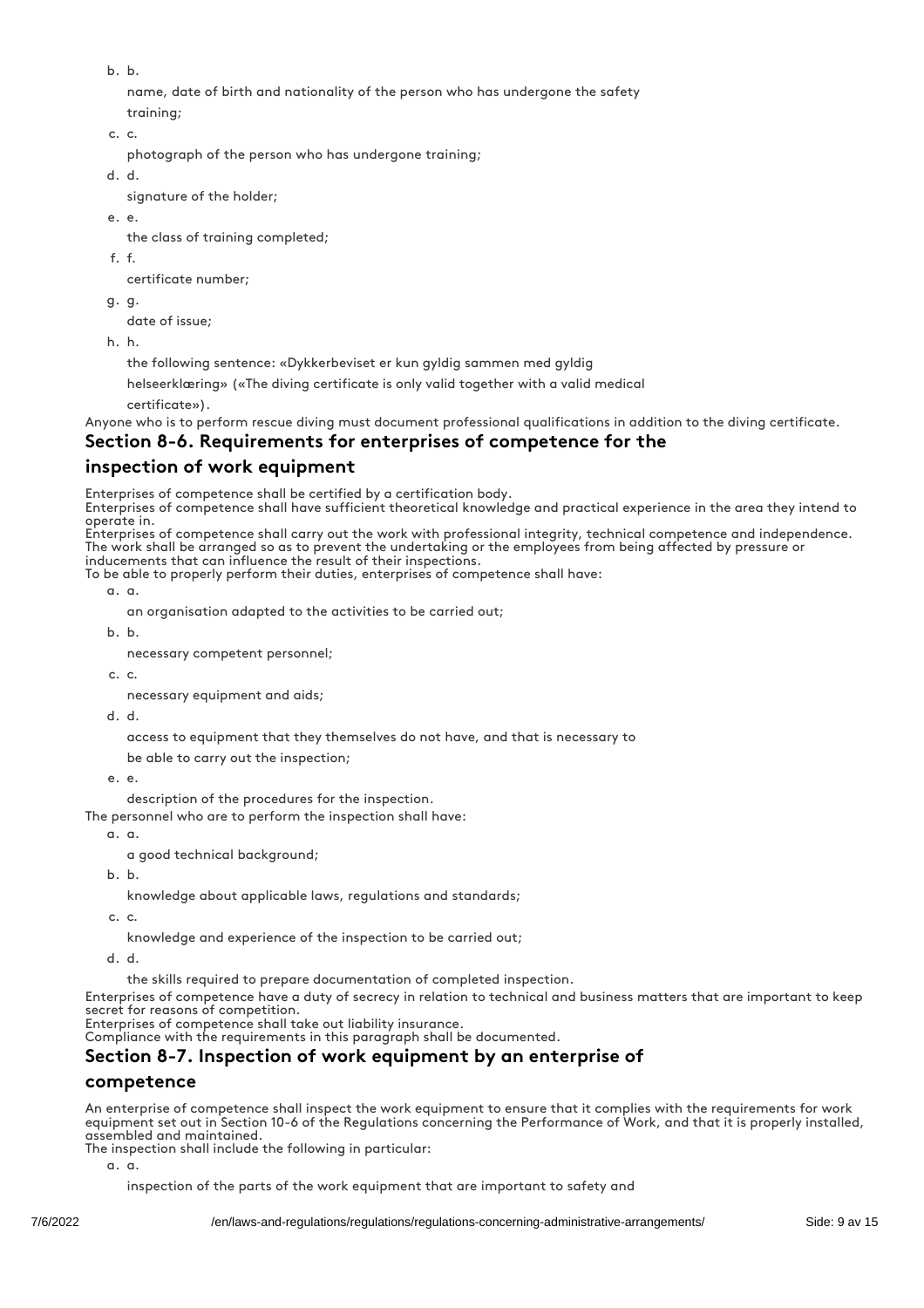the working environment and that will be exposed to wear and tear, cracks,

damage, corrosion etc.;

#### b. b.

function testing with appropriate loads;

c. c.

inspection of protective structures;

d. d.

inspection of the presence of instructions for use, operation and maintenance

that are of importance to safety.

The enterprise of competence shall document the inspection and certify that it is completely safe to use of the work equipment.

## Chapter 9. Foreign nationals' right to use work equipment or perform work under water or under increased ambient pressure

#### Section 9-1. Requirements for professional qualifications for nationals of other EEA countries or Switzerland who intend to set up business in Norway and use work equipment

Nationals of other EEA countries or Switzerland who intend to set up business in Norway and use work equipment as mentioned in Section 10-3 of the Regulations concerning the Performance of Work must apply for a permit from the Labour Inspection Authority before starting up such work. A permit is granted if the applicant presents:

- - proof of nationality;
- -

a certificate of competence or other proof of qualifications required to use the

work equipment concerned in another EEA country or Switzerland.

A permit shall also be granted to persons who, for two years during the past ten years, have practised the profession fulltime in another EEA country or Switzerland where the profession is not regulated by law, provided that they hold one or more certificates of competence or other proof that the applicant is qualified to use the work equipment concerned. The requirement for two years' practice does not apply if the applicant holds a certificate of competence or proof of qualification from a study programme regulated by law.

If the nature of the training that the applicant has completed is materially different than what follows from Section 10-2 of the Regulations concerning the Performance of Work, the applicant must either complete a trial period or take an aptitude test before a permit can be granted. The applicant can choose between a trial period or an aptitude test. The Labour Inspection Authority adopts more detailed guidelines for such aptitude tests and trial periods.

The Labour Inspection Authority shall confirm receipt of the application to the applicant and, if necessary, request necessary information within a month of receiving such an application.

The application shall be considered as soon as possible, and no later than four months after complete documentation was submitted.

If no decision is made by the expiry of the deadline, the matter may be appealed to a superior authority in accordance with the rules set out in Section 18-6 (7) of the Working Environment Act.

#### Section 9-2. Requirements for nationals of another EEA country

#### or Switzerland who are to work temporarily in Norway and use

work equipment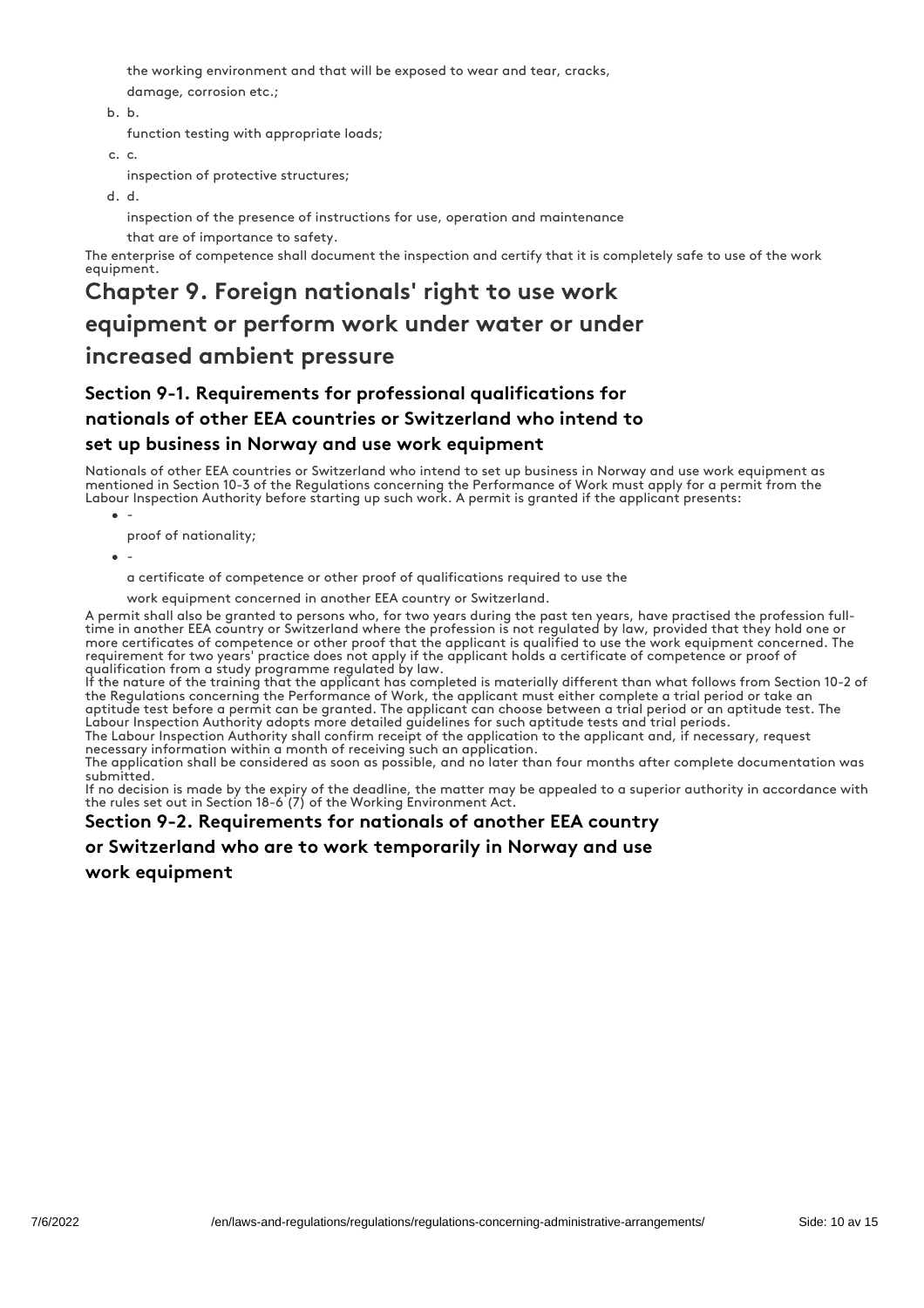For nationals of another EEA country or Switzerland who are legally established in another EEA country or Switzerland and who are to work temporarily in Norway and use work equipment as mentioned in Section 10-3 of the Regulations concerning the Performance of Work, the provisions in Section 9-1 apply with the special provisions that follow from this paragraph.

In cases as mentioned in Section 9-1 second paragraph, a permit shall be granted if the applicant presents documentation that he/she is legally established in another EEA country or Switzerland and is not in any way banned from practising his/her profession.

The Labour Inspection Authority shall endeavour to decide the case within a month of receiving the application. If there is a risk that the decision can be delayed, the applicant shall be notified within a month of the reason for the delay and the expected time of a decision, which must be made no later than two months after complete documentation has been received.

Where there is a material difference between the applicant's professional qualifications and the education and training required pursuant to Section 10-2 of the Regulations concerning the Performance of Work, and to the extent that such a difference can be harmful to health or safety, the applicant shall be given an opportunity to demonstrate, with the help of an aptitude test, that he/she possesses the required knowledge or competence. If it is decided that the applicant must take an aptitude test in accordance with the deadlines set out in the previous paragraph, the applicant shall be offered to take this test within a month. If the applicant is not offered to take an aptitude test within a month, the applicant may perform the work. The Labour Inspection Authority adopts more detailed guidelines for such aptitude tests. If there is no response by the deadlines stipulated in the third and fourth paragraphs, the applicant may perform the work.

#### Section 9-3. Requirements for professional qualifications for

#### nationals of another EEA country or Switzerland who intend to

#### set up business in Norway and work under water or under

#### increased ambient pressure

A permit shall be granted to persons who, for two years during the past ten years, have practised the profession full-time in another EEA country or Switzerland where the profession is not regulated by law, provided that they hold one or more certificates of competence or proof that the applicant is qualified to perform the work. The requirement for two years' practice does not apply if the applicant holds a certificate of competence or proof of qualification from a study programme regulated by law.

The applicant shall in any case present a proof of medical fitness in the form of the document required in another EEA country or Switzerland, or in the applicant's most recent state of residence of these countries, for access to or practising of the profession, or, if these countries do not require documentation as mentioned, a certificate issued by the competent authority in the state that corresponds to the certificates issued in Norway. The proof of medical fitness may be required to be no more than three months old at the time it is presented.

If the nature of the training that the applicant has competed is materially different than what follows from Sections 26-20 and 26-21 of the Regulations concerning the Performance of Work, the applicant must take an aptitude test before a permit can be granted. The Labour Inspection Authority adopts more detailed guidelines for such aptitude tests. The Labour Inspection Authority shall confirm receipt of the application to the applicant and, if necessary, request

necessary information within a month of receiving such an application.

The application shall be considered as soon as possible, and no later than four months after complete documentation was submitted.

If no decision is made by the expiry of the deadline, the matter may be appealed to a superior authority in accordance with the rules set out in Section 18-6(7) of the Working Environment Act.

#### Section 9-4. Requirements for nationals of another EEA country

#### or Switzerland who are to work temporarily in Norway and work

#### under water or under increased ambient pressure

In cases as mentioned in Section 9-3 first paragraph, a permit shall be granted if the applicant presents documentation that he/she is legally established in another EEA country or Switzerland and is not in any way banned from practising his/her profession.

The Labour Inspection Authority shall endeavour to decide the case within a month of receiving the application. If there is a risk that the decision can be delayed, the applicant shall be notified within a month of the reason for the delay and the expected time of a decision, which must be made no later than two months after complete documentation has been received.

Where there is a material difference between the applicant's professional qualifications and the education and training required pursuant to Sections 26-20 and 26-21 of the Regulations concerning the Performance of Work, and to the extent that such a difference can be harmful to health or safety, the applicant shall be given an opportunity to demonstrate, with the help of an aptitude test, that he/she possesses the required knowledge or competence. If it is decided that the applicant must take an aptitude test in accordance with the deadlines set out in the previous paragraph, the applicant shall be offered to take this test within a month. If the applicant is not offered to take an aptitude test within a month, the applicant may practise the profession. The Labour Inspection Authority adopts more detailed guidelines for such aptitude tests.

If there is no response by the deadlines stipulated in the second and third paragraphs, the applicant may perform the work.

#### Section 9-5. Requirements for nationals of countries outside the

#### EEA or Switzerland who are to work under water or under

#### increased ambient pressure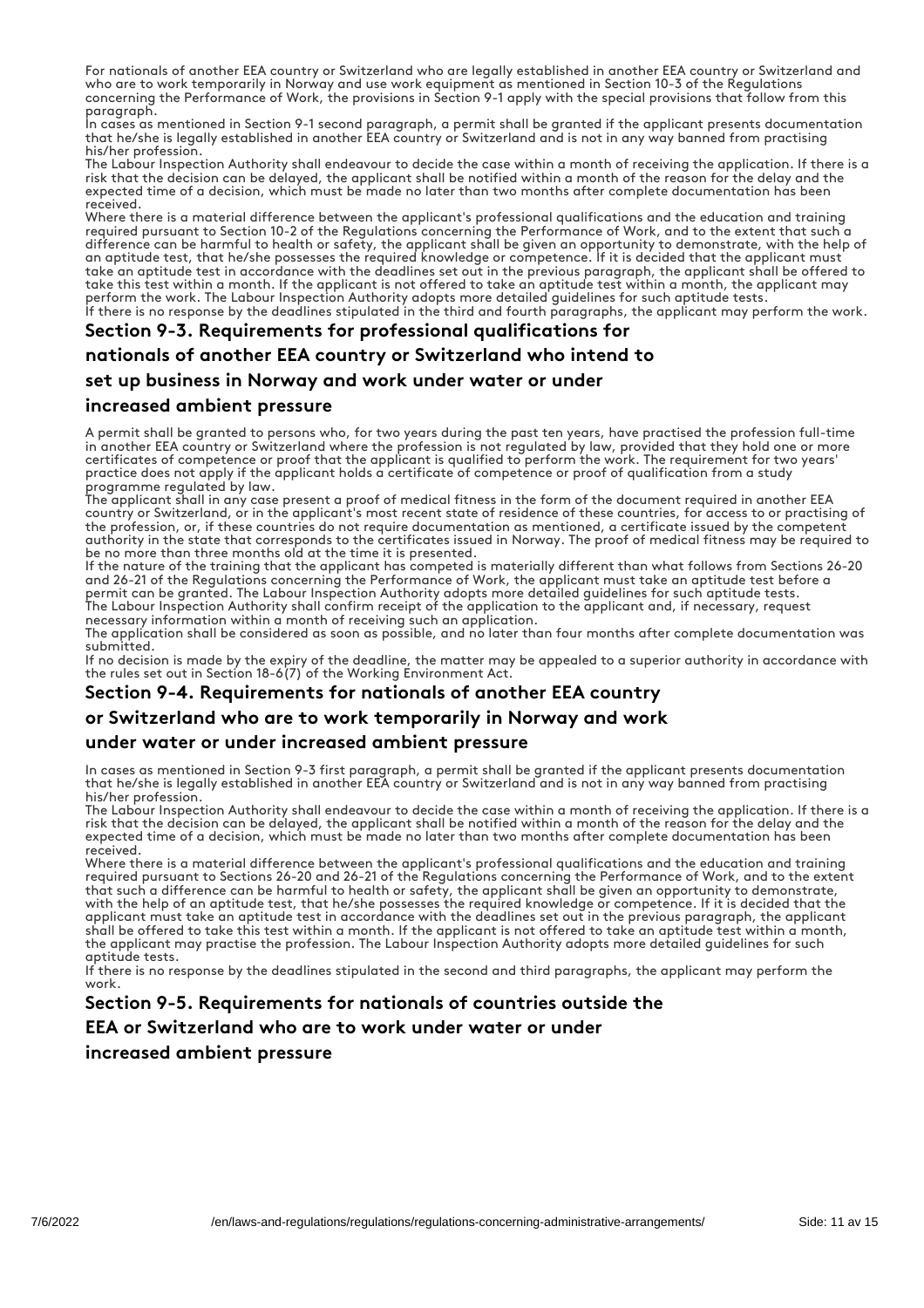The Labour Inspection Authority shall grant a permit to nationals of countries outside the EEA or Switzerland who submit an application in accordance with Section 26-24 of the Regulations concerning the Performance of Work. Applications for such a permit shall document the applicant's diving qualifications, including what institution provided the training, what training programme was followed and the approval or similar issued by a public authority in the country the applicant comes from.

A valid medical certificate shall be presented that is no more than three months old at the time it is presented. The application and documentation must be available in Norwegian or English. If the documentation is not available in Norwegian or English, the applicant must present a certified translation of the documentation.

## Chapter 10. Requirements for checking breathing

## air cylinders for diving and respiratory protection

#### Section 10-1. Requirement for expert

The Labour Inspection Authority may approve an undertaking that has hired an expert pursuant to Section 25-4 of the Regulations concerning the Performance of Work to check compressed air cylinders for diving and respiratory protection.

#### Section 10-2. Inspection stamp

An undertaking approved as an inspector shall have an inspection stamp with a unique certification number. The Labour Inspection Authority assigns and keeps a record of these certification numbers.

The Labour Inspection Authority may withdraw the approval and stamp if the provisions of Chapter 10 of these regulations and Chapter 25 of the Regulations concerning the Performance of Work are not met.

If the undertaking is discontinued, notification shall be given to the Labour Inspection Authority that the certification number is no longer in use.

#### Section 10-3. Design of the inspection stamp

The inspection stamp shall have the following design:



D = Diving cylinders

Å = Breathing apparatus

15 = Inspector's certification number

## Chapter 11. Issuing of certificates

#### Section 11-1. Registration of inspectors that issue work certificates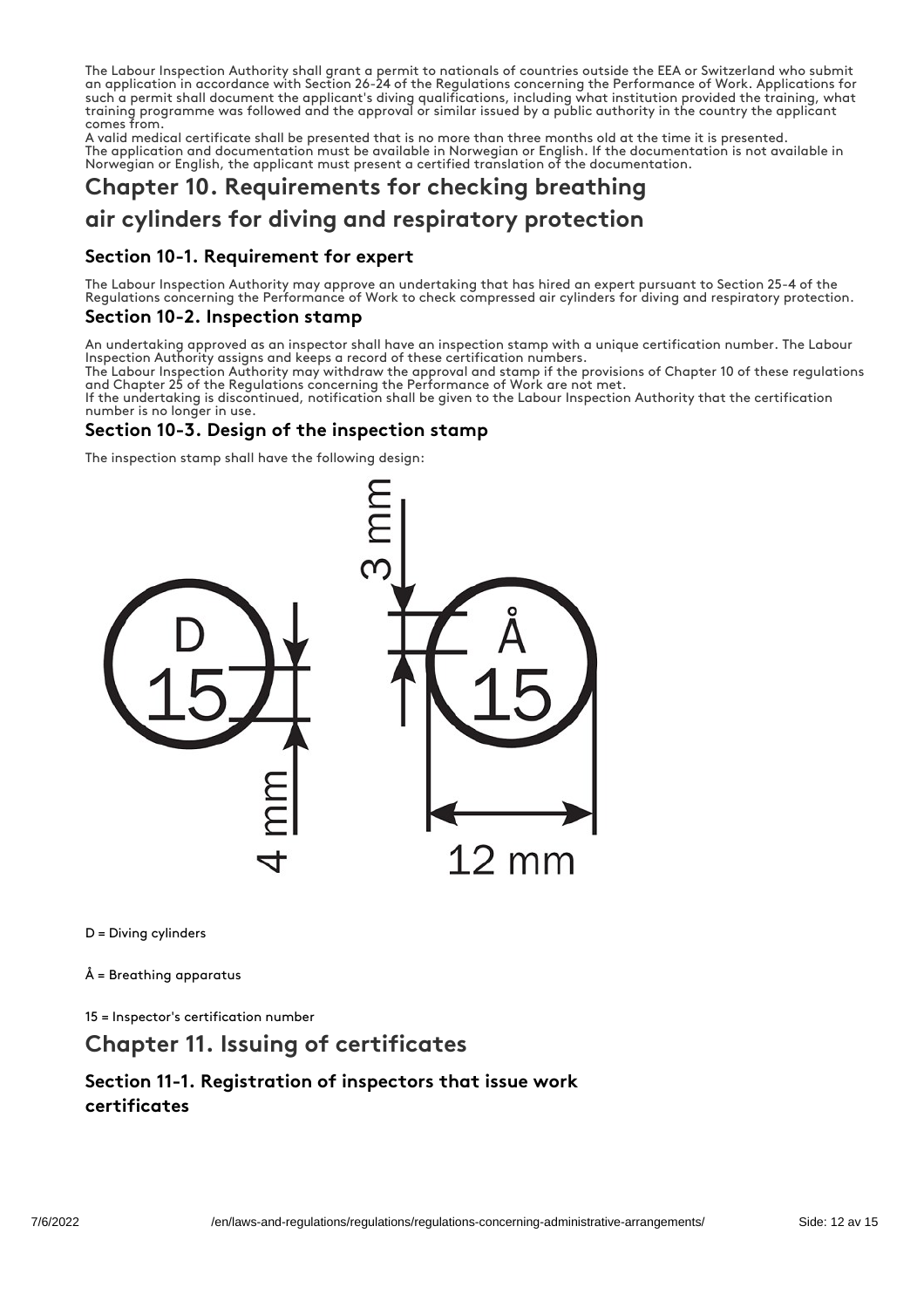The Labour Inspection Authority shall register inspectors who issue work certificates for work in or on tanks, rooms, pipes or similar where there may be a risk of fire or explosion; see Chapter 29 of the Regulations concerning the Performance of Work.

## Chapter 12. Consent of the Labour Inspection Authority for erection of buildings etc. under Section 18-9 of the Working Environment Act

#### Section 12-1. Requirements of the application

The Labour Inspection Authority issues the form to be used for applications for consent under Section 18-9 of the Working Environment Act.

In addition to the information required on the application form, the Labour Inspection Authority may in individual cases demand all such information as it deems necessary for the purpose of assessing whether the statutory requirements are met.

#### Section 12-2. Conditions for consent

The Labour Inspection Authority can set the following conditions for consent pursuant to Section 18-9 of the Working Environment Act:

a. a.

that measures to improve the working environment be implemented over and above the changes mentioned in the application;

b. b.

that the Labour Inspection Authority be kept up to date about projects of a nature whereby the detailed plans cannot be presented in advance and that such plans be presented and approved as they become available. In such cases, the Labour Inspection Authority may also demand to be kept up to date about any comments from the working environment committee or safety representative in step with their consideration of the plans;

c. c.

that inspection or testing be carried out as the Labour Inspection Authority finds necessary before any use of changed systems/installations, production processes

or equipment.

The Labour Inspection Authority may consent to construction work or other changes being initiated before it has completed its consideration of the plans, provided that it finds that working environment considerations give no cause for worry. The Authority may set conditions for such consent.

## Chapter 13. Conditions for approval etc.

#### Section 13-1. Approval, after-inspection, documentation etc. of

#### work equipment

When it is deemed necessary in order to ensure that work equipment is designed and equipped with protective devices in accordance with the requirements set out in the Working Environment Act with pertaining regulations, the Labour Inspection Authority may require:

a. a.

type approval of work equipment before use in Norway;

b. b.

after-inspection of work equipment to establish that it corresponds to the type-

approved model;

c. c.

approval of technical devices by the Labour Inspection Authority, an expert institution or expert approved by the Labour Inspection Authority;

d. d.

documentation that shows that the work equipment is approved by a foreign authority or testing station;

e. e.

self-inspection of work equipment substantiated by a report on control measures, or other documentation.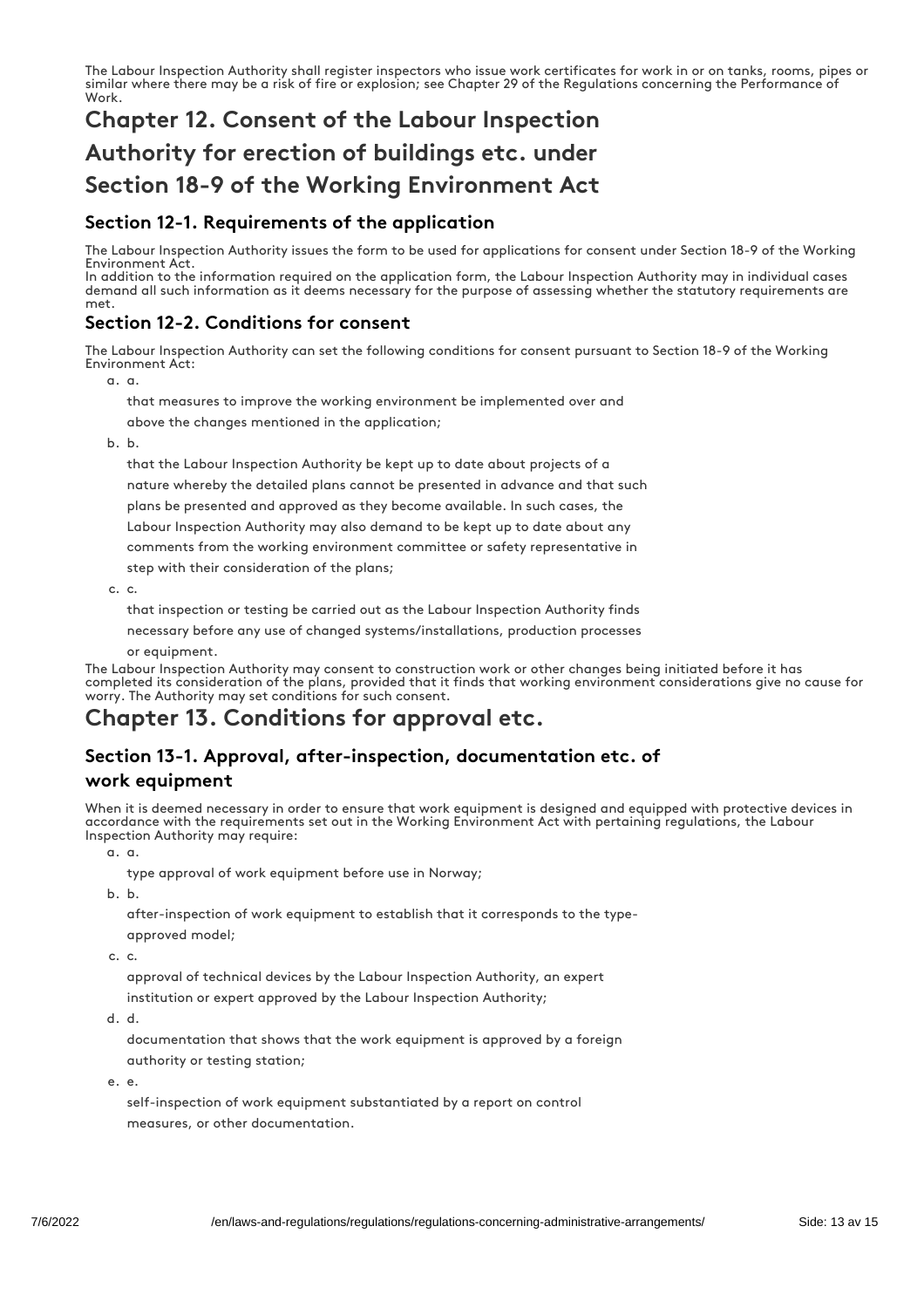In connection with the approval schemes mentioned in the first paragraph, the Labour Inspection Authority may require that work equipment manufacturers have personnel with the necessary professional qualifications and that the manufacturer inspects the materials, components, production and the finished product. Subsequent inspections may also be required, and that they shall be carried out by persons with certain professional qualifications.

## Section 13-2. Inspection stamp and withdrawal of approval of undertakings that are to engage in inspection of compressed air

#### cylinders for diving and respiratory protection

The Labour Inspection Authority assigns and keeps a list of certification numbers assigned to approved inspectors. The Labour Inspection Authority may withdraw the approval and inspection stamp.

## Chapter 14. Fees and charges

#### Section 14-1. Fees for the processing of building applications

#### pursuant to Section 18-9 of the Working Environment Act

The Labour Inspection Authority shall calculate and collect fees for the processing of applications for consent pursuant to Section 18-9, first paragraph, of the Working Environment Act. The fee shall not exceed the cost of providing the service. The fee is determined based on a division into four categories of buildings and the number of square metres:

Category 1: Public buildings and commercial buildings without fixed workstations; maximum fee NOK 3 895.

Category 2: Commercial buildings with fixed workstations without mechanical processes and pollution; maximum fee NOK 11 685.

Category 3: Commercial buildings with fixed workstations and with mechanical processes and risk of pollution; maximum fee NOK 23 370.

Category 4: Major building complexes, for example airport developments and shopping centres, that require considerably more work than what is stipulated in the individual categories; the fee is decided in each individual case.

Category 5: Individual cases that do not fall into any of the above-mentioned categories, for example ventilation cases and technical building installations; maximum fee NOK 1 126.

The Norwegian Labour Inspection Authority may index-adjust the fees annually in accordance with the adjustments in the fiscal budget for wage and price increases.

This section does not apply to Svalbard.

#### Section 14-2. Fee for regional safety representatives in the

#### building and construction industry

The regional safety representatives scheme is financed by the employers in undertakings covered by the regulations paying an annual fee to the Fund for regional safety representatives. The size of the fee is 0.02% of the payroll expenses. The fee shall nonetheless be at least NOK 250. For sole proprietorships, the fee shall be NOK 250 per year. The fee shall nonetheless be at least NOK 250. For sole proprietorships, the fee shall be NOK 250 per year.

The Ministry stipulates and may change the fee. The Ministry may also stipulate a collection fee to cover the cost of collecting the fee.

#### Section 14-3. Fee for regional safety representatives in

#### accommodation, restaurant and cleaning undertakings etc.

The scheme is financed by the employers in undertakings covered by the regulations paying a fee of 0.065% of the payroll expenses to a fund administered by the Fund Board. The fee shall be at least NOK 250. For undertakings with no employees, the fee shall be NOK 250.

The Fund Board has the authority to reduce the fee should the scheme give rise to a considerable profit. The Fund Board shall reduce the fee if the scheme, at the turn of the year, has accumulated a profit corresponding to the total operating costs for the previous year.

## Chapter 15. Final provisions

#### Section 15-1. Penal sanctions

Wilful or negligent violation of these regulations or decisions made pursuant to these regulations, or aiding and abetting thereto, is a criminal offence pursuant to Chapter 19 of the Working Environment Act.

#### Section 15-2. Administrative fine